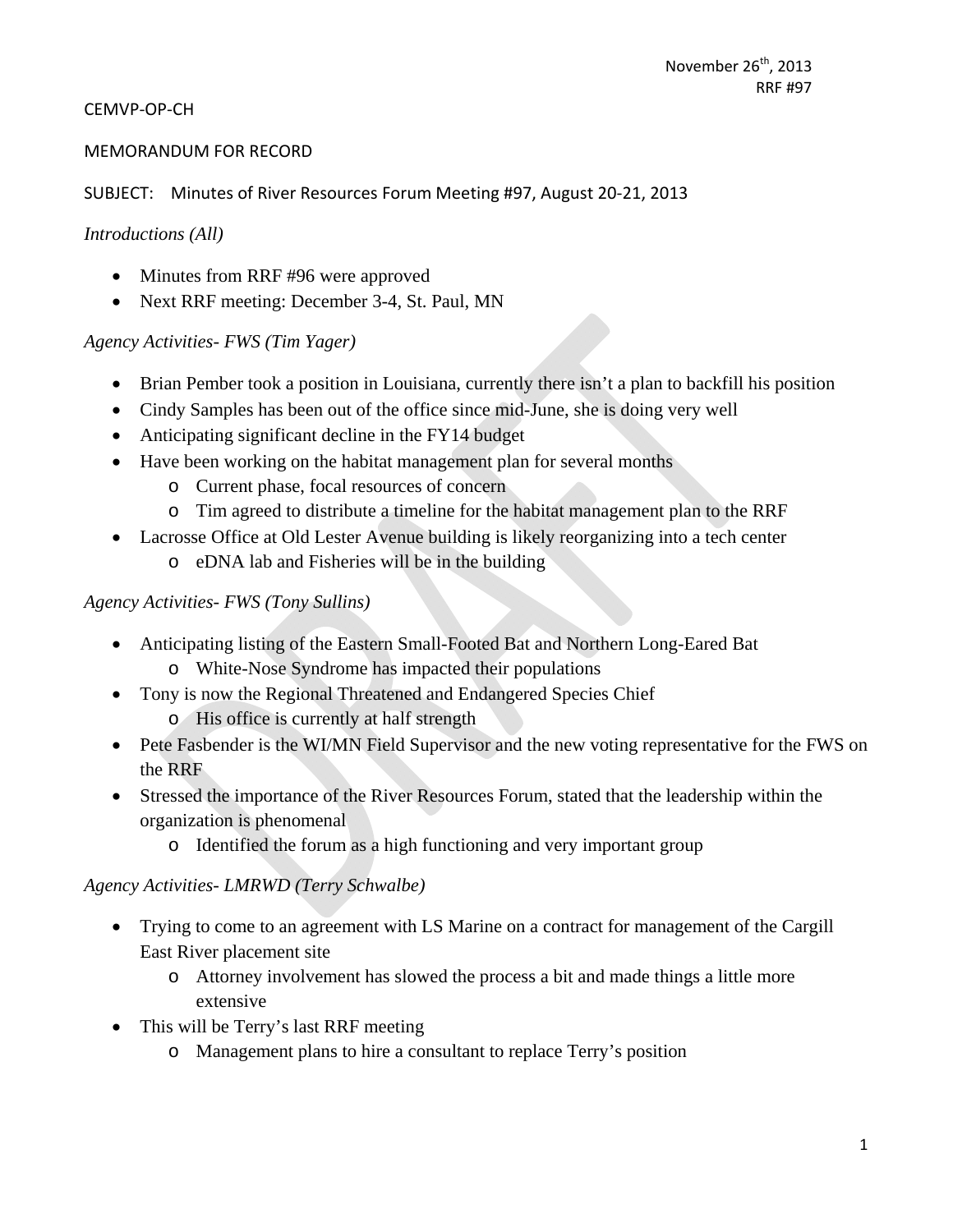*Agency Activities- IWLA (Olivia Dorothy)* 

• Report with the Nicollet Island Coalition is now out

## *Agency Activities- MDNR (Dan Dieterman)*

- Dan has been working on elevating the importance of the RRF to management
	- o Recommended that the RRF sends a letter to MDNR requesting management involvement
- Nick Fronhauer (replacement for Tim Schlagenhaft) is getting up to speed on Asian Carp issues
- About half of Corey Hanson's time is available for work on the river
- MN has money to enter into an agreement with the COE on Hrep for North and Sturgeon Lakes

# *Agency Activities- IDNR (Mike Griffin)*

- After three major floods, it now seems the bottoms has dropped out of the river
- There was another record flood on the Iowa River
- Capoli Slough held up well throughout flood conditions

# *Agency Activities- Lake Pepin Legacy Alliance (Rylee Main)*

• No major updates, currently working on obtaining sources for funding

## *Agency Activities- Public Member (Bill Howe)*

- Was on the original task force for the Lock and Dam 3 Project
	- o 8 new species of minnows in a 48 hour window
- Believes we shouldn't stop the Lock and Dam 3 Project without a fish passage
- Feels we need to look at the migration patterns of fish

# *Agency Activities- WDOT (Sheri Walz)*

- New budget was approved on  $7/1/2013$ , all funding will be applied toward the improvement of waterborne shipping
	- o \$5.5 million in Mississippi River and Great Lakes funds available through FY15
		- Can be utilized for a 80/20 cost share or a 50/50 cost share on COE funded projects
- Also working on marine highway designation- benefit would be U.S. DOT could then provide funding

## *Agency Activities- WDNR (Jim Fischer)*

- Submitted prospectus to MVP for mitigation bank- it is currently out for public review
- FRAC mining has grown from 5 mines/processing plants in 2010 to 115 presently
- Governments budget included a walleye initiative- \$10 million in funding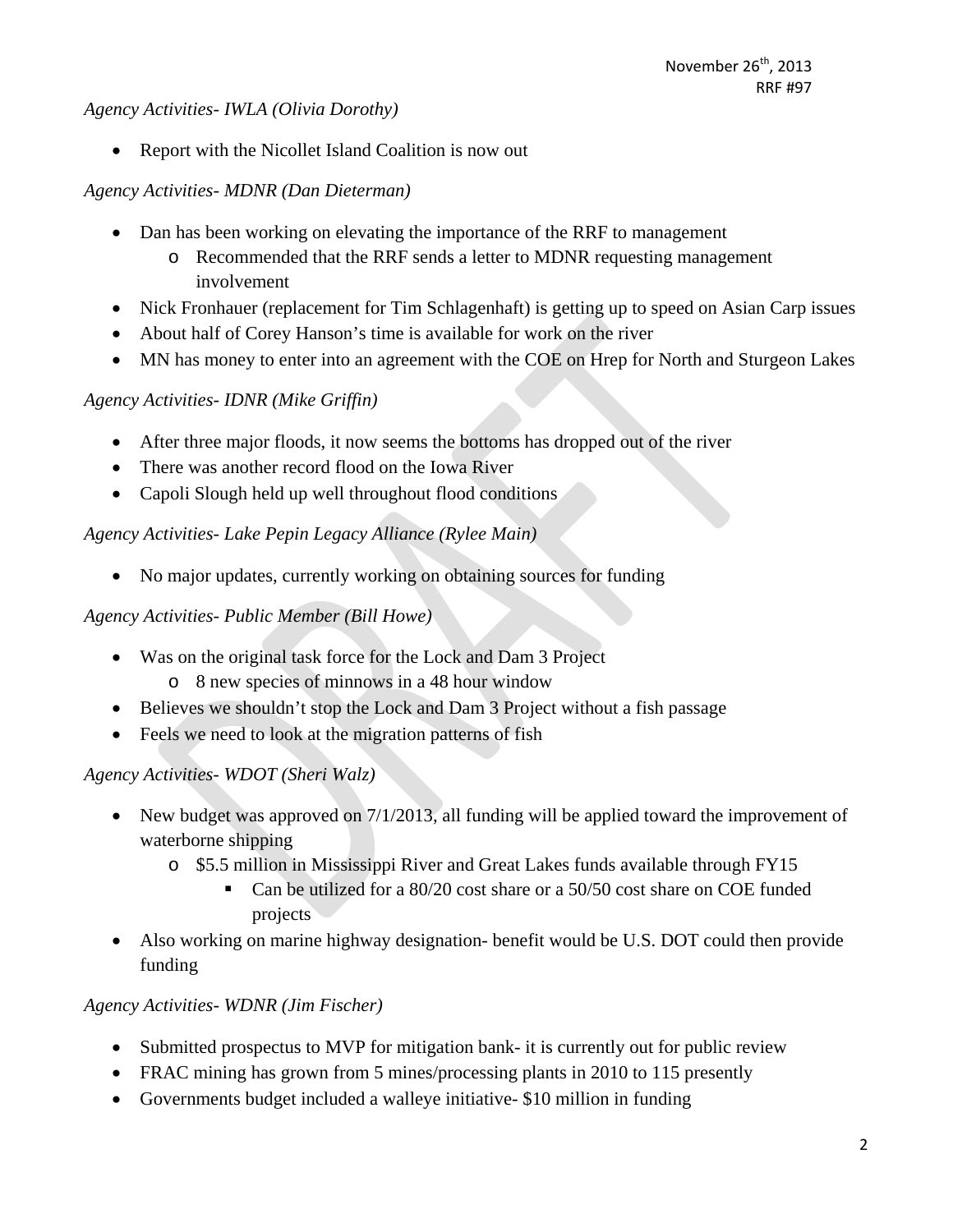- Expanded statewide integrated sediment team
- John Sullivan- light water monitoring at Lock and Dam 8/9
	- o Well over 1.35 meters, which is the recommended visibility for growing aquatic vegetation
	- o Plans to retire in the near future after 35 years of service
		- Currently plan to fill his position next April
- 32 vacant positions were cut statewide
- Dave Pericak took on a new position away from the river, Carrie Olson is filling his shoes as the UMR POC
- Sara Strassman was hired as the Mississippi River Planner

#### *Agency Activities- WDNR (Sara Strassman)*

- Updating the wildlife action plan in 2015
- I-90 state line debate may require supreme court ruling
- Issued a news release warning people of toxins that can be produced by blue/green algae, informing them of the dangers of swimming near areas exposed to blue/green algae

#### *Agency Activities- COE (Steve Tapp)*

- Col. Koprowski is on board as of June- currently plans to attend the December RRF
- MV Mississippi came through the District- attended the public hearing in Lacrosse
	- o Friends of Pool 9 and Dresbach landowner spoke in regards to encouraging beach nourishment
- Civil Works had an exemption from furlough, though budgets were impacted
- Level of service study for the upper three locks is ongoing
- Winter maintenance is scheduled for Lock and Dam 8 this year
- Bid opening for the Lock and Dam 8/9 embankment contracts anticipated in late September o Construction completion estimated to be 2014
- Lock and Dam 5A had major gate damage earlier this season- an estimated \$1.4 million in damages
- Steve Tapp agreed to look into the limited liability for tows that have allusions with locks
- Jim Fischer commented that there may have been a lost opportunity for Upper Pool 9 placement tied to the Lock and Dam 8 embankment
	- o Jon Hendrickson commented that it's difficult to justify beneficial use of dredged material as we did with the Lock and Dam 4 embankment as it's not as economical (cost of rock is cheaper than berm), but it's good to keep on the table for the future

## *Navigation Work Group (Paul Machajewski)*

• Handout pertaining to bridge updates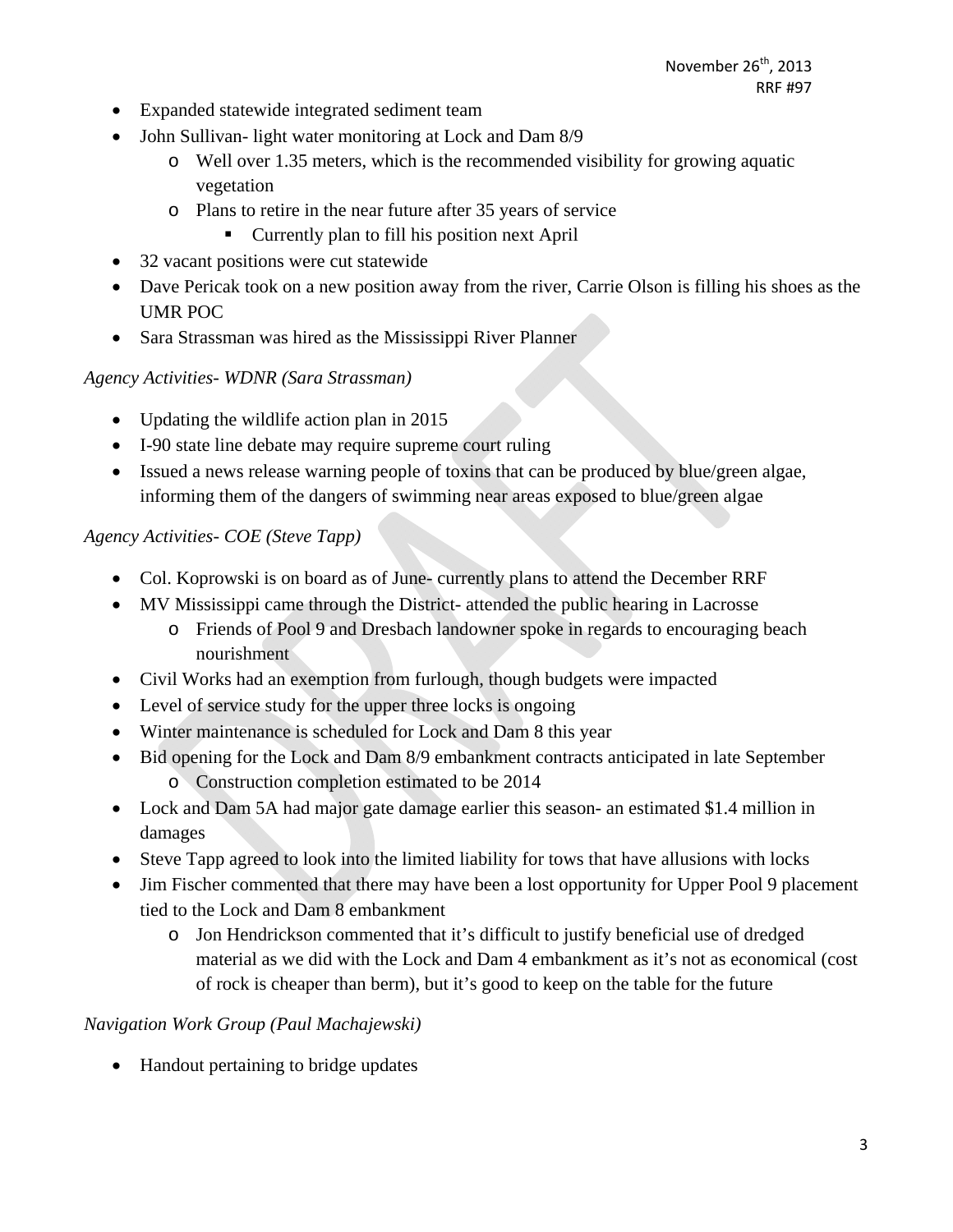#### *WRDA Update (Olivia Dorothy)*

- Izaak Walton League released a report on WRDA and the opportunity for restoration on the Mississippi River last week
	- o Taking the report to Washington D.C. on 9/18
- Inland Waterways trust doesn't fund operations and maintenance though every other waterways trust fund does
	- o IWW users board believes the fuel tax needs to be increased to 50 cents per gallon
	- o Trust fund averages \$83.6 million in revenues and \$107.7 million in expenditures, not sustainable over the long term
- Current shortfalls in WRDA: need to account for realistic budget situations, need to account for operations and maintenance, need to account for decommissioning
- Conclusion: subsidies are harmful to the environment and unfair to taxpayers, restoration programs are underfunded, COE planning process is outdated

## *Fish & Wildlife Work Group (Elliott Stefanik)*

- $\bullet$  Held a meeting on 8/1/2013
- Discussed the use of sand for habitat purposes
- Hrep prioritization- Tom Novak thought that it would be beneficial to select the next Hrep project for planning
	- o Distributed Hrep project matrix and discussed prioritization
- Steve Tapp mentioned the potential of using the dredge Goetz on EMP and/or Hrep efforts
	- o WDNR would need to adjust MOU to reflect this
- Mary Stefanski stated that there is possibly funding available for Pelican work
	- o Proposed island (sand) placement with channel material
		- No capping with fines needed, no stabilization effort, just placement of sand on a base to 2-3' above low control pool
- MDNR stated that there is too much emphasis on stabilization as opposed to attempting to do something more natural
- Programmatic EA discussion should be added to the December RRF agenda

## *Recreation Work Group (Tim Yager)*

- Half of the Pool 7 beach OSIT meetings have been completed
- The second half of the Pool 7 meetings will take place Thursday,  $8/22/2013$
- Tim Yager is working on a programmatic EA for the beach management plans for Pool 4 through Pool 10
	- o This encompasses seven possible actions on a given beach ranging from no action to beach nourishment
	- o Steve Tapp commented that it would be nice to include Pools 2 and 3 in the plan as well
- Recommended a plan with at least 3-4 possible alternatives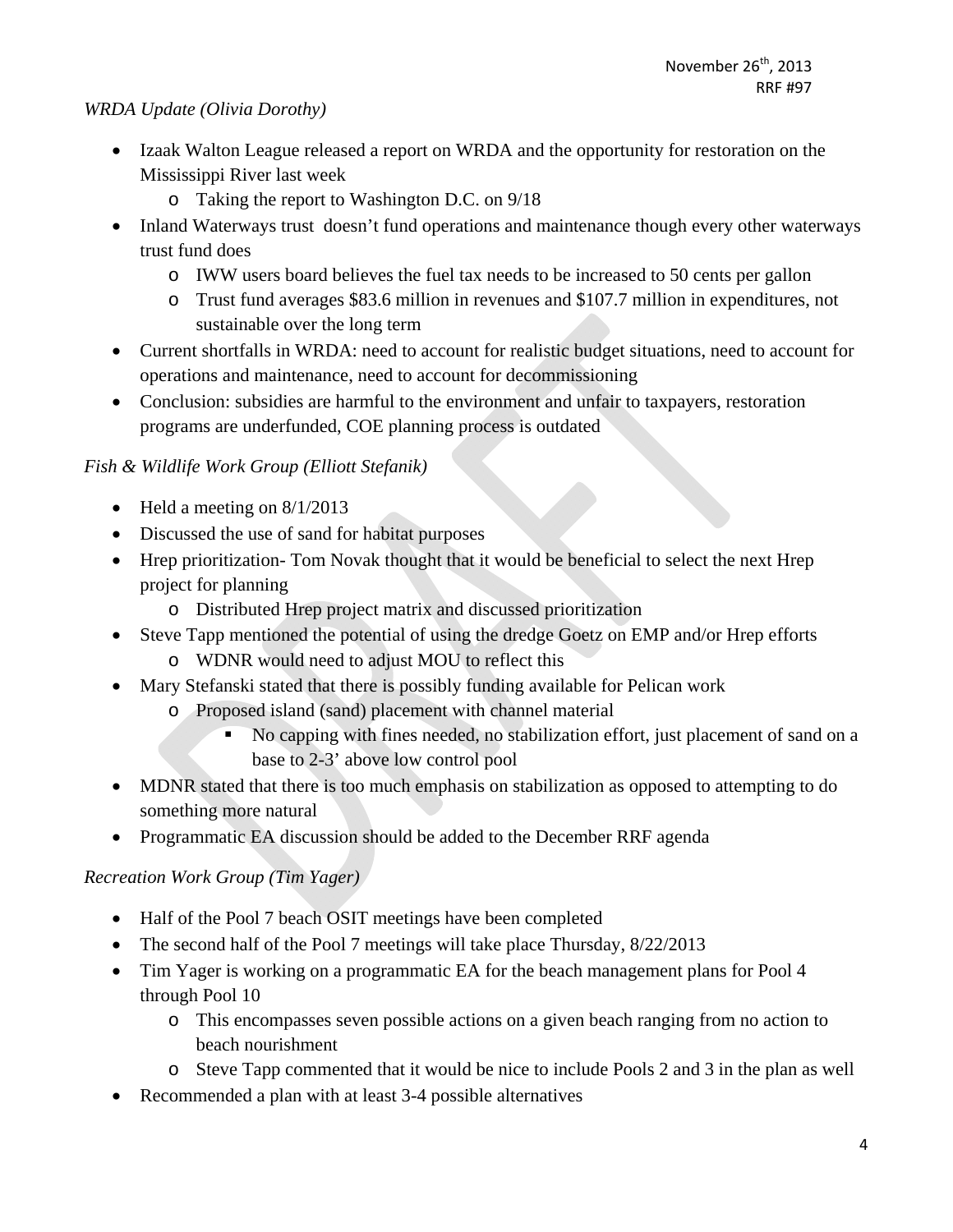#### *Water Level Management Task Force (Mary Stefanski)*

- Projected drawdown for Pool 3 is now 2016
- Synthesis paper is currently out for review
- A pool-wide shallow shore survey was completed for mussels in Pool 3
- A stakeholder tour took place throughout Pool 3 on 6/18/2013
- Photo points are ongoing-Brenda Kelly and Dan Dieterman are working on Pool 3, Mary's office is working on Pool 6
	- o Brenda Kelly already completed photo points for Pool 8
		- **WLMTF OSIT to look at Pool 3 will take place on 8/27/2013, with a follow up** meeting anticipated in the September/October timeframe

*Channel Maintenance Program Activities (Channels & Harbors)* 

- \$3 million we thought Division was going to take away remained within the District
- MVD has been requiring requests for all dredging this season
- MVR funds for the dredge Goetz were really tight until recently
	- o Came up with an additional \$1.5 million to fund the dredge Goetz throughout FY13
- Very unusual year as far as flows, three significant spikes in water came through
- Diamond Bluff and Head of Raft Channel are two critical areas that require dredging
- Jon Hendrickson will look into flows at LSAF lock after hydropower turbine in auxiliary chamber was installed
	- o Per Lee Nelson 20-25% of the tows that pass through the LSAF lock go aground
- Rich King presented the question of using material from the Lansing Island placement site for forest restoration and recreational enhancement purposes
	- o Friends of Pool 9 has agreed to partnering and funding equipment, providing volunteers, etc.
- Currently working with Superior Sands to develop a road through the Wabasha Gravel Pit placement site
- Grand Encampment excavation is currently scheduled for bid opening on 9/6
	- o Potential to use material for FRAC purposes has decreased
	- o Extended completion timeframe from November 2014 to November 2015
- New site developments needed in the Minnesota River, Pool 6, and Upper Pool 9
- Schedule of excavations:
	- o Grand Encampment, Crats Island, Lost Island, Lower Pool 2 Sites, McMillan Island
- Completed a lot of site visits this season to monitor sites for bank swallow nesting, etc.
- Removed 30,000 cubic yards of material from Pine Bend, material went to Grey Cloud Island
- Site Stabilizations- Fountain City 1 site stabilization is an RRF priority, however, funding isn't available so the efforts have been delayed due to funding
- Pool 6 placement issues- worked with the Winona Port Authority, City of Winona, CD Corp and several users to enable placement throughout the dredging season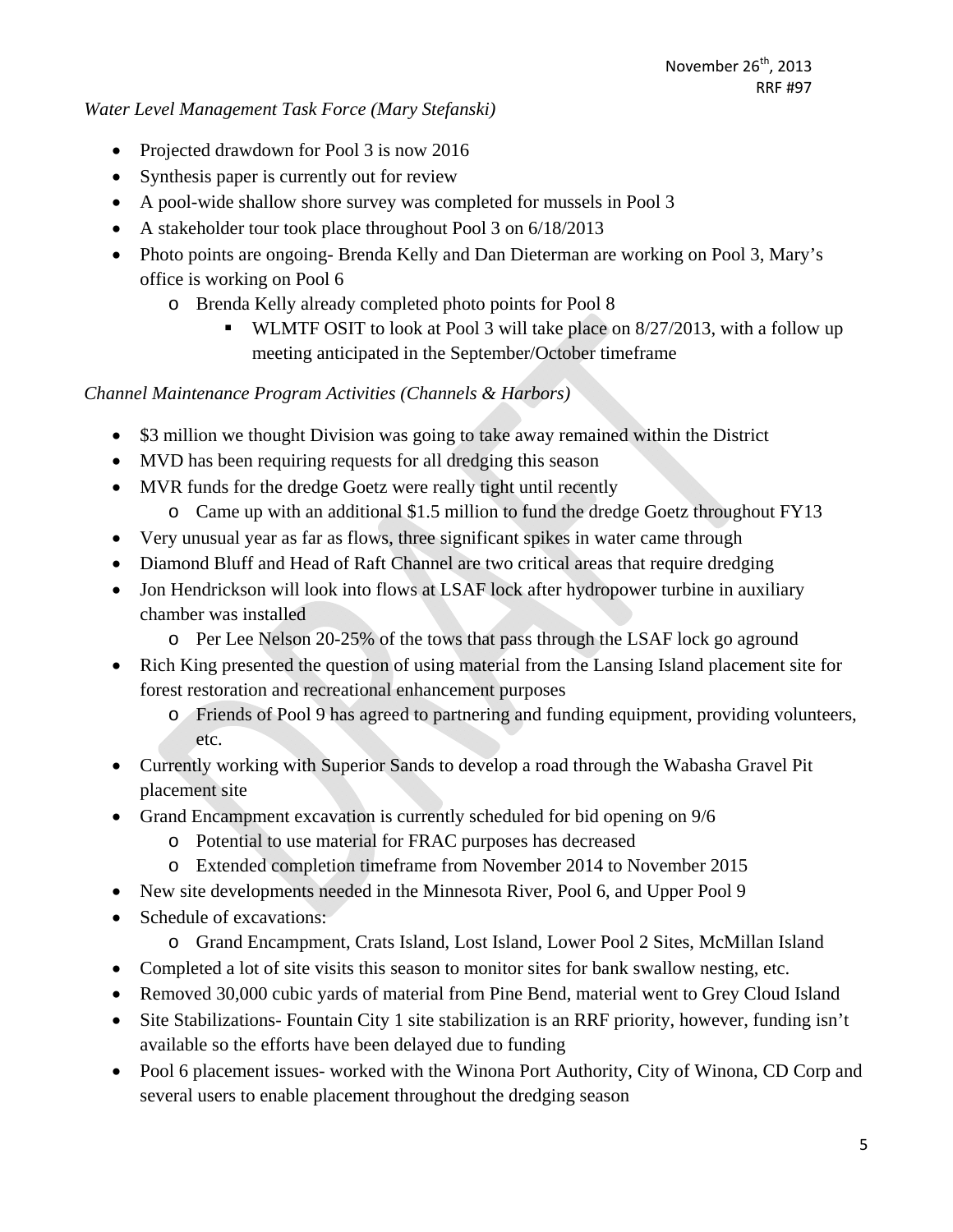- o Paul Machajewski plans to schedule an OSIT meeting in the fall to discuss additional placement site locations for material in Pool 6
- Ames Construction is removing ~250,000 cubic yards of material from Dakota Island (as long as it continues to meet project specifications) for use at the I-90 / Dresbach Interchange Project

## *Pool 2 CMS- Boulanger Bend to Lock and Dam 2 (Paul Machajewski)*

- Preliminary draft was distributed to the partners the end of April
- Schedule:
	- o September- distribute the final report to the partners
	- o November- hold a public meeting
	- o December- possible RRF endorsement
		- More likely via email or at the April RRF
- FY14 funding looks favorable, potential to award a contract
	- o Project costs estimated between \$10-12 million
- Paul agreed to distribute the preliminary report to RRF members that hadn't received it upon request

## *Environmental Management Program (Tom Novak)*

- FY14 Presidents Budget is ~\$32 million, would double the MVP budget for EMP taking it to ~\$7 million
	- o Projecting robust EMP budget from FY14-16
- Construction:
	- o Capoli Slough Islands Stage 1- 85% complete as of July, constructing 8 islands
	- o Capoli Slough Islands Stage 2- 30% complete as of July, constructing 5 islands
- Planning:
	- o Harpers Slough- wrapping up final report appendices, seeking RRF endorsement at the April forum
	- o Lock and Dam 3 Fish Passage- looking into the use of EMP funds to finish the report
		- Tom seeking MVD consensus to finish report and obtain funding to do so
		- Since the project was initiated under EMP, prefer to finish under EMP funds
	- o North and Sturgeon Lakes- trying to get a team together for the Hrep component
		- Land ownership, real estate issues, and local sponsorship issues continue
- Planning and implementation matrix schedule
	- o Harpers, North/Sturgeon Lakes, Conway Lake, Pool 10 Islands, McGregor Lake, Weaver Bottoms, Lake Winneshiek, Bass Lake Ponds, Clear Lake, Lock and Dam 3 Fish Passage
- FWWG meeting will cover prioritizing EMP in November

## *Lock and Dam 3 Final Update (Tom Novak)*

- Contractor's last payment is being disbursed
- Project is complete, seeding and planting is finished